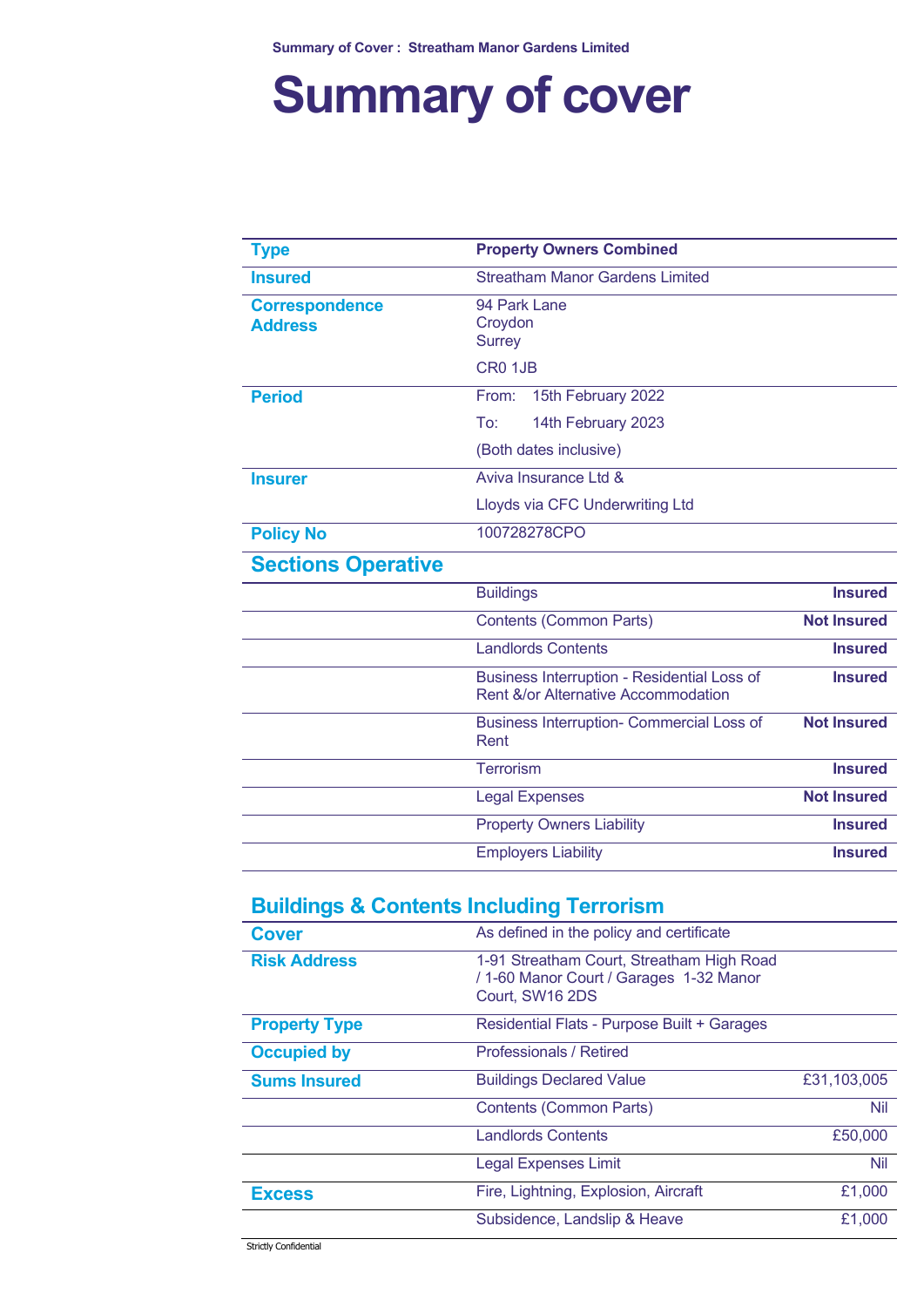# **Summary of cover**

|                             | <b>Escape of Water</b>                                                     | £2,500 |
|-----------------------------|----------------------------------------------------------------------------|--------|
|                             |                                                                            |        |
|                             | <b>All Other Losses</b>                                                    | £1,000 |
| <b>Inflation Protection</b> | "Day One" basis of settlement (Maximum<br>30% of buildings declared value) |        |

### **Business Interruption Including Terrorism**

| <b>Cover</b>                     | As defined in the policy and certificate                                                                                                                                                                                                                                                                      |             |
|----------------------------------|---------------------------------------------------------------------------------------------------------------------------------------------------------------------------------------------------------------------------------------------------------------------------------------------------------------|-------------|
| <b>Sum Insured</b>               | <b>Residential Properties Only - Alternative</b><br>Accommodation and/or Loss of Rent - Policy<br>limit which is 33% of your buildings sum<br>insured. (36-month Indemnity Period)                                                                                                                            |             |
|                                  | <b>Commercial Properties Only -</b>                                                                                                                                                                                                                                                                           |             |
|                                  | <b>Loss of Rent</b>                                                                                                                                                                                                                                                                                           |             |
|                                  | <b>Total Loss of Rent Sum Insured</b>                                                                                                                                                                                                                                                                         | <b>Nil</b>  |
|                                  | For an indemnity period of                                                                                                                                                                                                                                                                                    |             |
| <b>Property Owners Liability</b> |                                                                                                                                                                                                                                                                                                               |             |
| <b>Cover</b>                     | Indemnity for legal liabilities as property<br>owner for accidental bodily injury, illness or<br>disease sustained by the Public for which the<br>property owner may be held legally liable,<br>including costs and expenses incurred,<br>arising from the occupation of the premises                         |             |
| <b>Limit of Indemnity</b>        | Each and every claim                                                                                                                                                                                                                                                                                          | £10,000,000 |
| <b>Employers Liability</b>       |                                                                                                                                                                                                                                                                                                               |             |
| <b>Cover</b>                     | Legal Liability for Bodily injury, Illness or<br>disease caused during the period of<br>insurance to any person under a contract of<br>service or apprenticeship with the Insured<br>only if such injury or illness or disease arises<br>out of and in the course of his or her<br>employment by the Insured. |             |
| <b>Limit of Indemnity</b>        | £10,000,000 each and every loss restricted<br>to £5,000,000 for claims arising out of acts of<br>terrorism                                                                                                                                                                                                    |             |